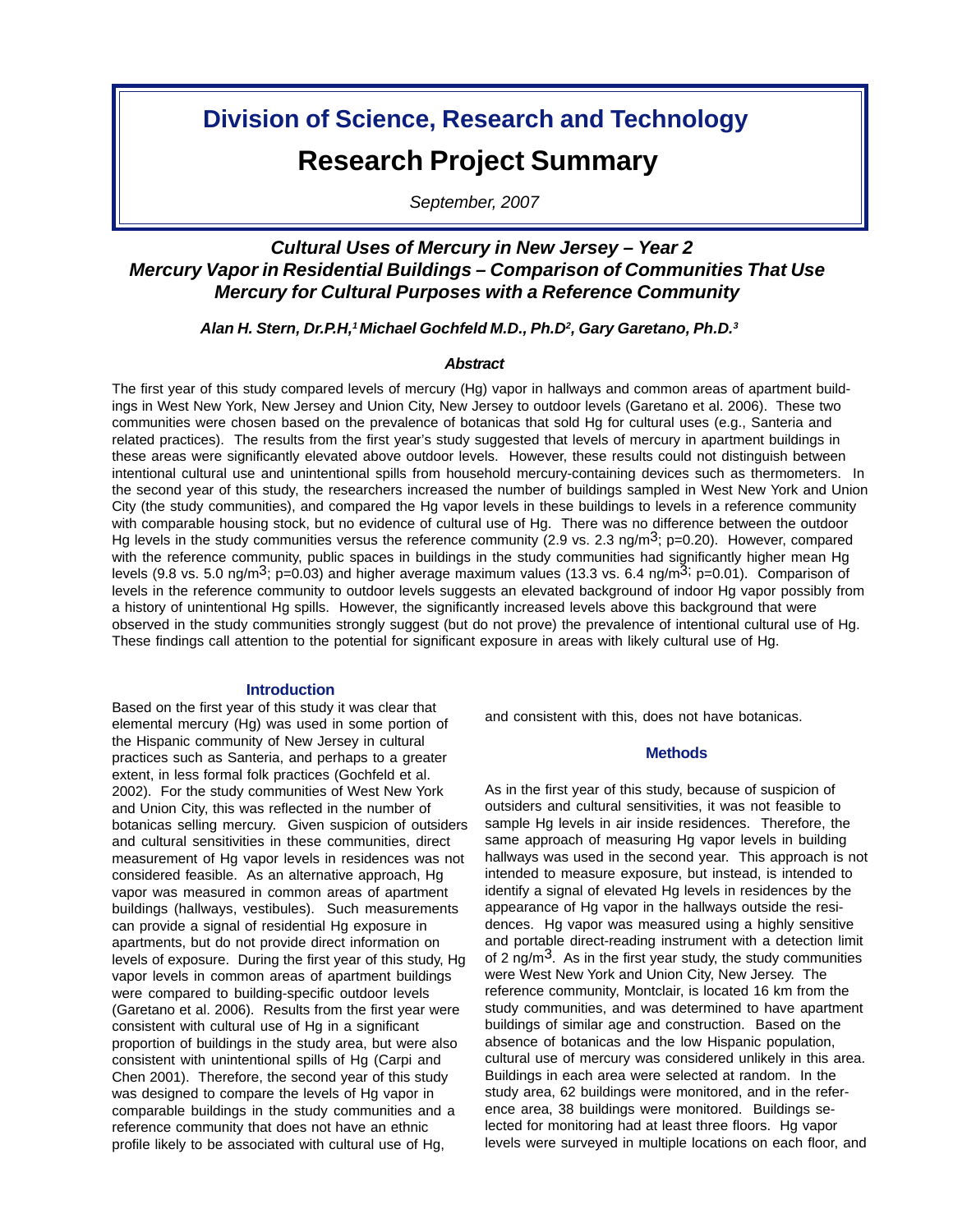at least one location on each floor and each wing of a floor was chosen as representative of that area. In addition, areas with notably elevated Hg levels were also selected for monitoring. Results from each sampling location were reported as the mean of three, ten-second real-time measurements. Results were reported as building-wide mean levels and building maximum levels. Relative ventilation rates were estimated based on  $CO<sub>2</sub>$  air concentrations.

#### **Results**

Ventilation rates were similar in buildings in the study and reference areas, and did not account for differences in Hg vapor concentrations. Likewise, temperature did not differ significantly between the two areas. Outdoor Hg vapor levels ( $<$  3.0 ng/m<sup>3</sup>) did not differ significantly between the study and reference areas. In both areas, indoor levels were significantly greater than outdoor levels. Mean building levels were significantly greater in the study area  $(9.8 \text{ ng/m}^3 +$ -11.3) compared to the reference area (5.0) ng/m $3 +$ -1 3.0). Likewise, the mean of building maximum levels in the study area (13.3 ng/m<sup>3</sup> +/- 14.9) were greater than the mean building maximum level in the reference area (6.4 ng/m<sup>3</sup> +/- 4.1). In the study area, 19 of the 62 monitored buildings (31%) had maximum Hg levels that exceeded the top fifth of all maximum building results. In contrast, only 1 of the 38 monitored buildings in the reference area (3%) had a maximum Hg level in the top fifth of overall maximum levels. A similar contrast between the maximum levels in the study and reference areas was observed when the 90<sup>th</sup> percentile of all maximum levels was used as the basis of comparison. However, in comparing Hg vapor levels in the study and reference areas to outdoor levels, it was found that there was no significant difference in the proportion of buildings in the study area (37%) and reference area (47%) that exceeded the 95<sup>th</sup> percentile of outdoor Hg vapor concentrations. This indicates that compared to outdoor levels, there is a significant background level of indoor Hg vapor that appears to be independent of cultural use. Neither the presence of fluorescent bulbs in common areas, nor spills from basement gas meters appeared to explain these observations.

#### **Discussions and Conclusions**

Although none of the buildings monitored in the study location in the second year of the study were the same as the buildings monitored in the first year of the study, the results of the second year study are highly comparable to those from the first year, with 35% and 37% of the buildings in the first and second year, respectively, exceeding the 95<sup>th</sup> percentile of outdoor levels of Hg vapor. This provides confidence that the results from both years are representative of the study area. The observation that 47% of the buildings in the reference area, where cultural use of Hg is considered unlikely, also exceeded the 95<sup>th</sup> percentile of outdoor levels indicates that, independent of cultural use, there are significant background sources of indoor Hg. While we have no direct information on the nature of such sources, they seem to be consistent with

unintentional spills of mercury from household appliances including thermometers (Carpi and Chen, 2001). However, taking this background level of Hg vapor into account, it is still clear that the study area differs from the reference area with respect to the maximum building levels of Hg that were measured. Buildings in the study area were highly disproportionately represented among the highest of the measured maximum levels. In fact, the only building in the reference area that occurred among those in the top 20% of maximum building levels was a building in which a specific Hg spill was discovered in a common area. While these observations cannot prove that this difference between the study and reference areas results from cultural uses of Hg in the study area, they are highly suggestive of such uses. Furthermore, having eliminated other obvious possible sources of Hg vapor as explanations, there do not appear to be other likely explanations for these results. Although none of the measured levels in common areas exceeded standards or guidelines for environmental exposure, these common areas are not representative of the residential areas in which exposure is likely. These measurements represent only a signal of exposure and exposure cannot be estimated from these data. Nonetheless, it is reasonable to assume that exposure levels in the actual residential spaces (i.e., apartments) exceed those measured in the common areas. These results point to the need for the development of a public health policy to reduce exposures resulting from cultural use of Hg.

#### **References**

Carpi A, Chen YF. (2001). Gaseous elemental mercury as an indoor air pollutant. Environ Sci Technol. 35:4170-3.

Garetano G, Gochfeld M, Stern AH. (2006). Comparison of indoor mercury vapor in common areas of residential buildings with outdoor levels in a community where mercury is used for cultural purposes. Environ Health Perspect. 114:59-62.

Gochfeld M, Riley D, Garetano G, Newby A, Lael T. (2003). Cultural uses of mercury in New Jersey – Final Report. Division of Science Research and Technology, NJDEP, December, 2003.

## **Prepared By**

1Alan H. Stern, Dr.P.H, New Jersey Department of Environmental Protection, Division of Science, Research and Technology

#### **PRINCIPAL INVESTIGATORS:**

2Michael Gochfeld, M.D., Ph.D., UMDNJ-Robert Wood Johnson Medical School, Piscataway, NJ; Environmental and Occupational Health Sciences Institute, Piscataway, NJ

3Gary Garetano, Ph.D.,Hudson Regional Health Commission, Secaucus, NJ